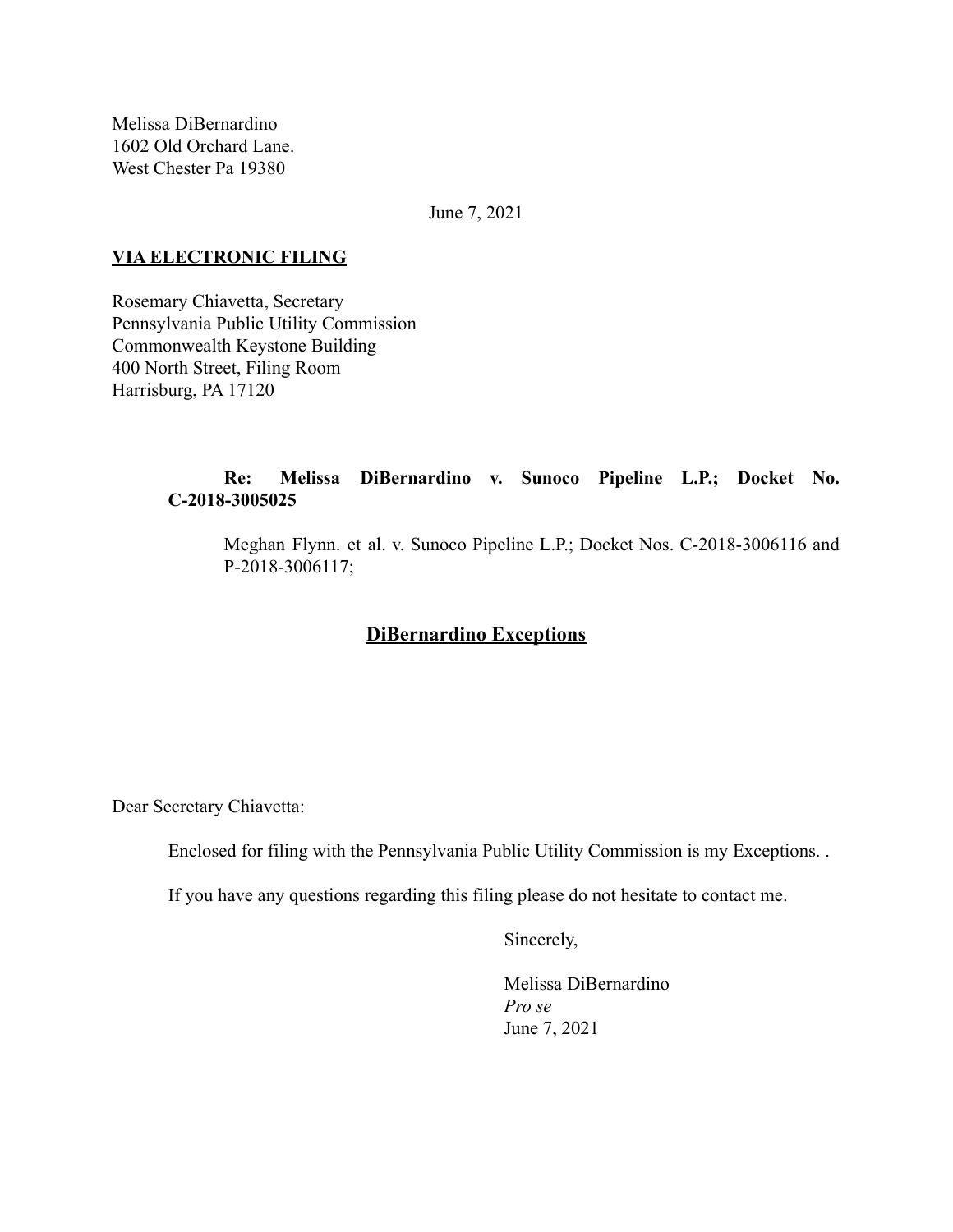June 7, 2021

Rosemary Chiavetta, Secretary Pennsylvania Public Utility Commission Commonwealth Keystone Building 400 North Street, Filing Room Harrisburg, PA 17120

#### **BEFORE THE PENNSYLVANIA PUBLIC UTILITY COMMISSION**

| <b>Melissa DiBernardino</b><br>1602 Old Orchard Lane<br>West Chester Pa 19380 |                           |
|-------------------------------------------------------------------------------|---------------------------|
| Complainant                                                                   | Docket No. C-2018-3005025 |
| Consolidated<br>MEGAN FLYNN et al<br>V.                                       | Docket Nos.C-2018-3006116 |
| <b>SUNOCO PIPELINE L.P.,</b><br>Respondent.                                   |                           |

## **DiBernardino Exceptions**

Below I, complainant, Melissa DiBernardino, have highlighted the reasons I strongly feel that Her Honor, Judge Barnes, did not come to an adequate ruling on our proceedings. I believe that 'kicking the can' and pushing most of the relief requested by the parties to the rule making process only puts us as greater risk for an unneeded length of time. I've listed the authorities and obligations that the ALJ/Commissioners have that don't seem to be used in the order when we desperately need it.

Judge Barnes dismisses multiple relief requests, pushing them off to the rule making process that the Pa PUC started in 2019. This process is still going on now and there is no indication of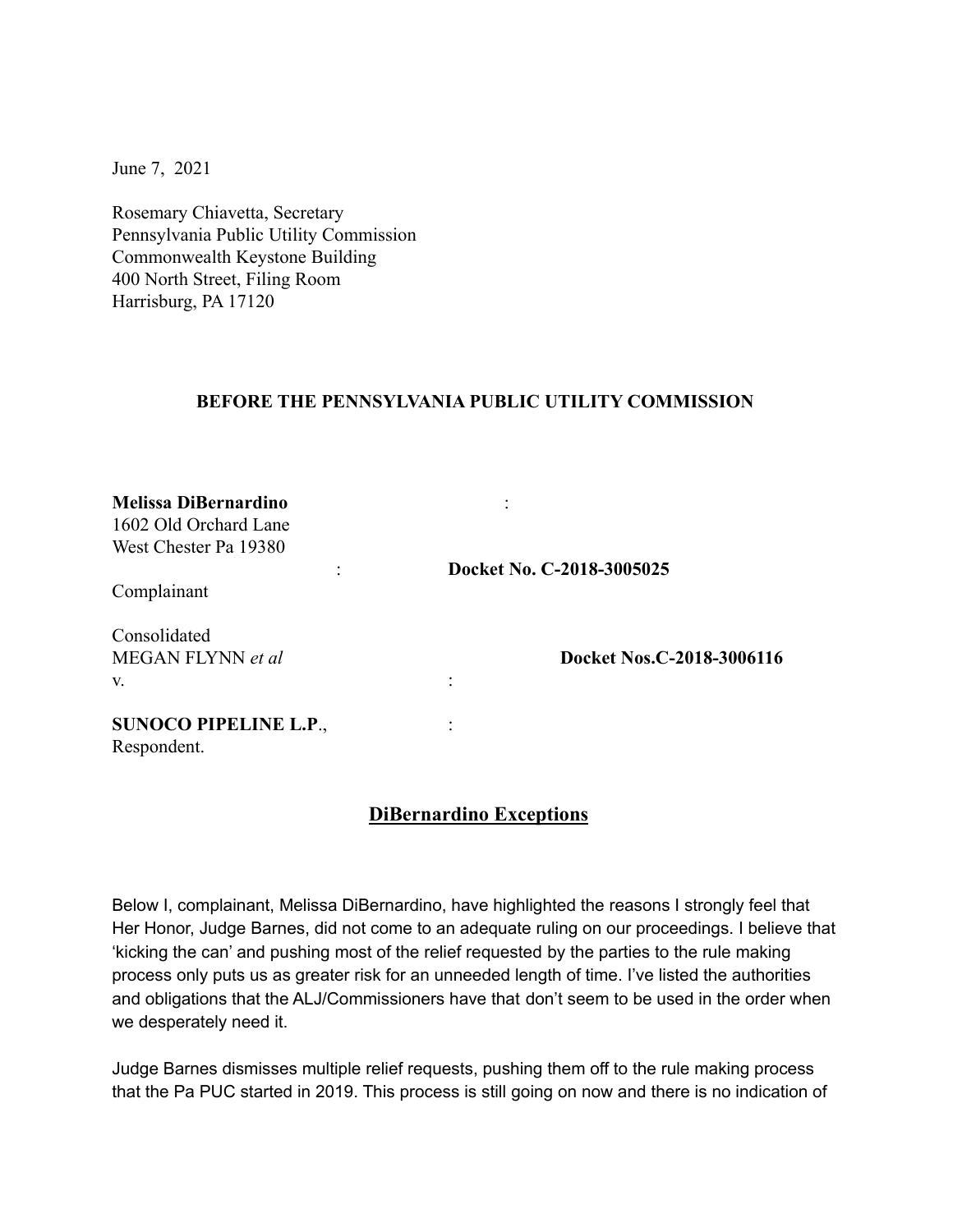how long it will take. An agency can create rules by (1) promulgating a regulation pursuant to its legislative grant of authority, "legislation rulemaking" (2) by issuing interpretive rules like policy statements (interpretive rules and (3) adjudicating cases (quasi judicial). While Judge Barnes is within her authority to do so, it seems as though 'kicking the can' and prolonging this process is simply putting the public in danger for much longer than necessary. This has been one of, if not the most scrutinized project in recent Pennsylvania history. After four years of SPLP having consistent issues with safety concerns, violations, warnings, etc., they still can't get things right. It is completely reasonable to expect the PUC to take every action within their authority to ensure the safety of the public. Plaintiffs are entitled to have claims settled within the confines and timeframes of this case. To simply refer Plaintiffs to a process outside of the case, does not resolve or address the claims.

Administrative adjudication is the exercise of judicial powers by an administrative agency. Legislative body delegates judicial powers to the agency. In the **1977 PENNSYLVANIA HUMAN RELATIONS COMMISSION v. NORRISTOWN AREA SCHOOL DISTRICT** case, the court articulated the distinction between substantive rules which must be promulgated through rule-making procedures and statements of policy which require no such procedures:

"An administrative agency has available two methods for formulating policy that will have the force of law. *An agency may establish binding policy through rule-making procedures by which it promulgates substantive rules, or through adjudications which constitute binding precedents. A general statement of* policy is the outcome of neither a rulemaking nor an adjudication; \*350 it is neither a rule nor a precedent but is merely an announcement to the public of the policy which the agency hopes to implement in future *rulemakings or adjudications. A general statement of policy, like a press release, presages an upcoming rulemaking or announces the course which the agency intends to follow in future adjudications. ........ The critical distinction between a substantive rule and a general statement of policy is the different practical effect that these two types of pronouncements have in subsequent administrative proceedings.. . . A* properly adopted substantive rule establishes a standard of conduct which has the force of law.... The *underlying policy embodied in the rule is not generally subject to challenge before the agency. A general* statement of policy, on the other hand, does not establish a `binding norm'.... A policy statement *announces the agency's tentative intentions for the future. When the agency applies the policy in a* particular situation, it must be prepared to support the policy just as if the policy statement had never *been issued."[30]*

Judge Barnes and the Commission are absolutely within their power to create rules through this process - adjudication.

Below is from Judge Barnes' ORDER GRANTING IN PART AND DENYING IN PART PRELIMINARY OBJECTIONS TO AMENDED COMPLAINT, Her Honor quotes the following: *"In Paul v. PECO and Frompovich v. PECO Energy Co., Docket No. C-2015-2474602 (Opinion and Order entered May 3, 2018), the Commission noted that pursuant to Section 1501 of the Code, the Commission developed regulations governing electric safety standards. Under these regulations, an electric distribution company (EDC) must use reasonable efforts to properly warn and protect the public from danger. The EDC must also exercise reasonable care to reduce the hazards to which customers may be* subjected to by reason of the EDC's provision of electric utility service and its associated equipment and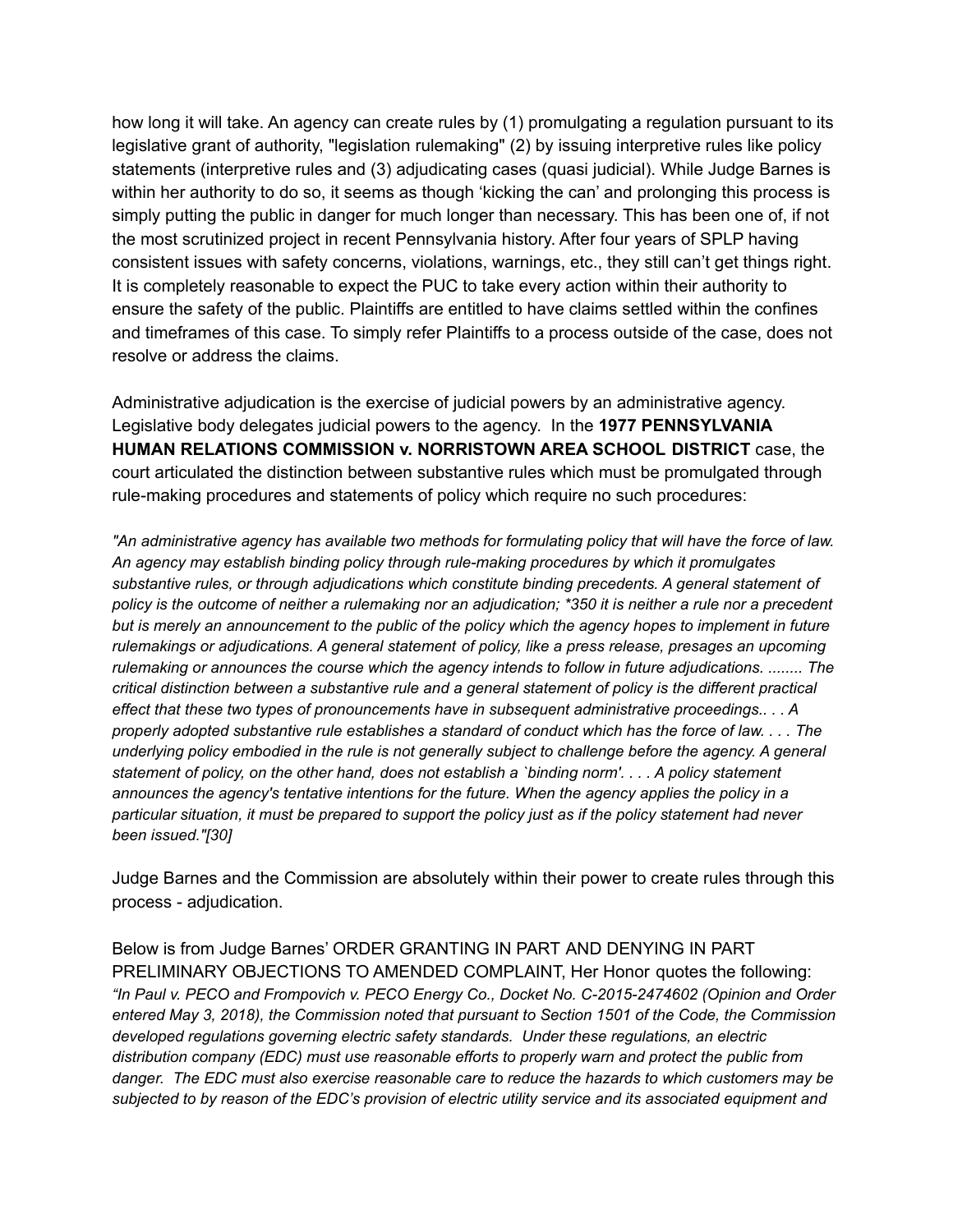facilities. See 52 Pa. Code § 57.28(a)(1). Similarly, in the instant case, a pipeline operator utility must *comply with Section 59.33, which provides that it should use every reasonable effort to properly warn and protect the public from danger and shall exercise reasonable care to reduce the hazards to which employees, customers and others may be subjected to by reason of its equipment and facilities. 52 Pa. Code § 59.33(a). Whether the actions of Sunoco are reasonable efforts to properly warn and protect the public from danger is an issue over which the Commission has jurisdiction."*

Her honor found SPLP "negligent" In her April 2021 order. This seems far from SPLP making "reasonable efforts to properly warn and protect the public from danger". Our expert witnesses who, unlike SPLP's, are directly involved with the project and needing to respond to an emergency, made it clear that they did not have the information needed.

Judge Barnes states that Her Honor does not have the authority to order SPLP to add odorants to their pipelines. This is incorrect. In addition to the above, according to **49 USC 60102** –

*(1) Purpose.–The purpose of this chapter is to provide adequate protection against risks to life and property posed by pipeline transportation and pipeline facilities by improving the regulatory and enforcement authority of the Secretary of Transportation.*

*(2) Minimum safety standards.–The Secretary shall prescribe minimum safety standards for pipeline transportation and for pipeline facilities. The standards–*

*(A) apply to any or all of the owners or operators of pipeline facilities;*

*(B) may apply to the design, installation, inspection, emergency plans and procedures, testing, construction, extension, operation, replacement, and maintenance of pipeline facilities; and*

*(6) Exceptions from application.–The requirements of subparagraphs (D) and (E) of paragraph (2) do not apply when–*

*(C) the Secretary finds, pursuant to section 553(b)(3)(B) of title 5, United States Code, that notice and public procedure are not required.*

I cannot think of a more reasonable ask than for an effort to warn and protect the public, than to simply add odorant. Mariner East transports a commodity that is both hazardous liquids and gas, depending on the pressure and temperature. It was discussed in Baker V. Sunoco that Mariner East 2 and 2X are even built to 192 standards. Given the regulation already exists for natural gas pipelines, it is perfectly reasonable to require it for highly volatile liquids pipelines that are artificially made liquid. A logical step towards a warning for the public. There is technology that allows the odorant to be removed prior to shipping the commodity over seas and can be done at Marcus Hook.

I respectfully request that the Commission use their authority/powers under**: PA Title 66 Public Utility Code, Chapter 3. Public Utility Commission, Subchapter B. Investigations and Hearings, Section 331. Powers of Commission and Administrative Law Judges**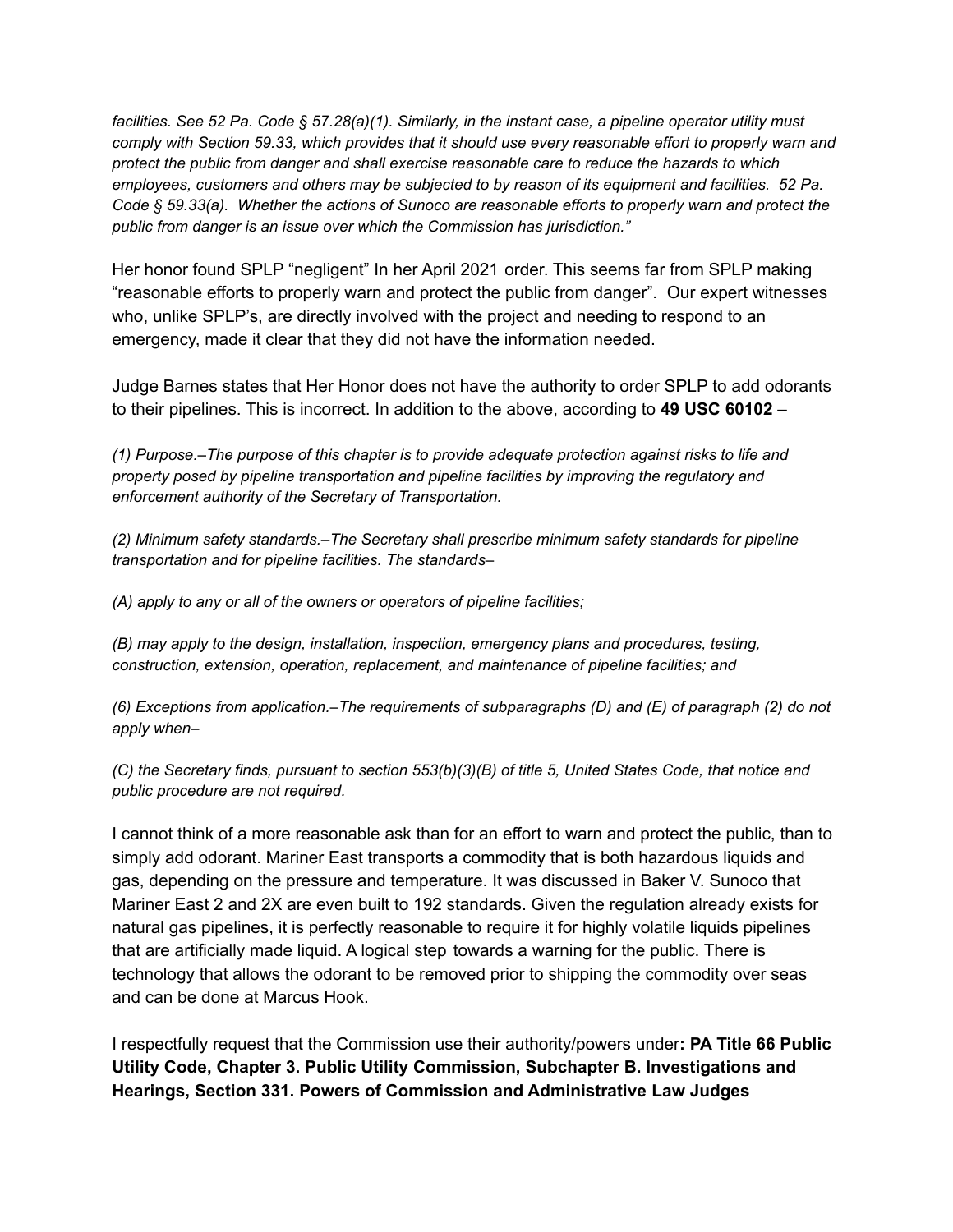*(b) Assignment of proceedings; powers of chairman.--All on-the-record proceedings shall be referred to an administrative law judge for decision except that in those proceedings involving a rate determination, safety matters, rulemaking procedures, unprotested applications or matters covered by section 335(a)(1) (relating to initial decisions), the commission may authorize the chairman to assign cases as provided in paragraphs (2) and (3); and, in addition, the commission may authorize the chairman to:*

*(1) Designate the time and place for the conducting of investigations, inquiries and hearings.*

*(2) Assign cases to a commissioner or commissioners for hearing, investigation, inquiry, study or other similar purposes.*

*(3) Assign cases to special agents or administrative law judges for the taking and receiving of evidence.*

*(4) Direct and designate officers and employees of the commission to make investigations, inspections, inquiries, studies and other like assignments for reports to the commission.*

*(5) Be responsible through the secretary for specifically enumerated daily administrative operations of the commission.*

*Section § 335. Initial decisions and release of documents.*

*(a) Procedures.--When the commission does not preside at the reception of evidence, the presiding officer shall initially decide the case, unless the commission requires, either in specific cases or by* general rule, the entire record to be certified to it for decision. When the presiding officer makes an initial *decision, that decision then shall be approved by the commission and may become the opinion of the commission without further proceeding within the time provided by commission rule. On review of the initial decision, the commission has all the powers which it would have in making the initial decision* except as it may limit the issues on notice or by rule. When the commission makes the decision in a rate *determination proceeding without having presided at the reception of the evidence, the presiding officer shall make a recommended decision to the commission in accordance with the provisions of this part. Alternatively, in all other matters:*

*(1) the commission may issue a tentative decision or one of its responsible employees may recommend a decision; or*

(2) this procedure may be omitted in a case in which the commission finds on the record that due and *timely execution of the functions imperatively and unavoidably so requires.*

I respectfully request that you use this and all jurisdiction above to thoroughly review/investigate all of the cases proceedings and reconsider Judge Barnes order and the relief requested by all parties. The Pennsylvania Public Utility Commission has the authority and obligation to ensure that the utilities they regulate are not hazardous to life, property and the environment. The last four years of this project and the commission's interactions with them and these proceedings has, at the very least, made it hard, if not impossible to make this an acceptable relief. Please use every avenue at your disposal to investigate these proceedings. Thank you.

#### *49 U.S. Code § 60112 - Pipeline facilities hazardous to life and property*

*(a) General Authority.—After notice and an opportunity for a hearing, the Secretary of Transportation may decide that a pipeline facility is hazardous if the Secretary decides that—*

*(1) operation of the facility is or would be hazardous to life, property, or the environment; or*

*(2) the facility is or would be constructed or operated, or a component of the facility is or would be constructed or operated, with equipment, material, or a technique that the Secretary decides is hazardous to life, property, or the environment.*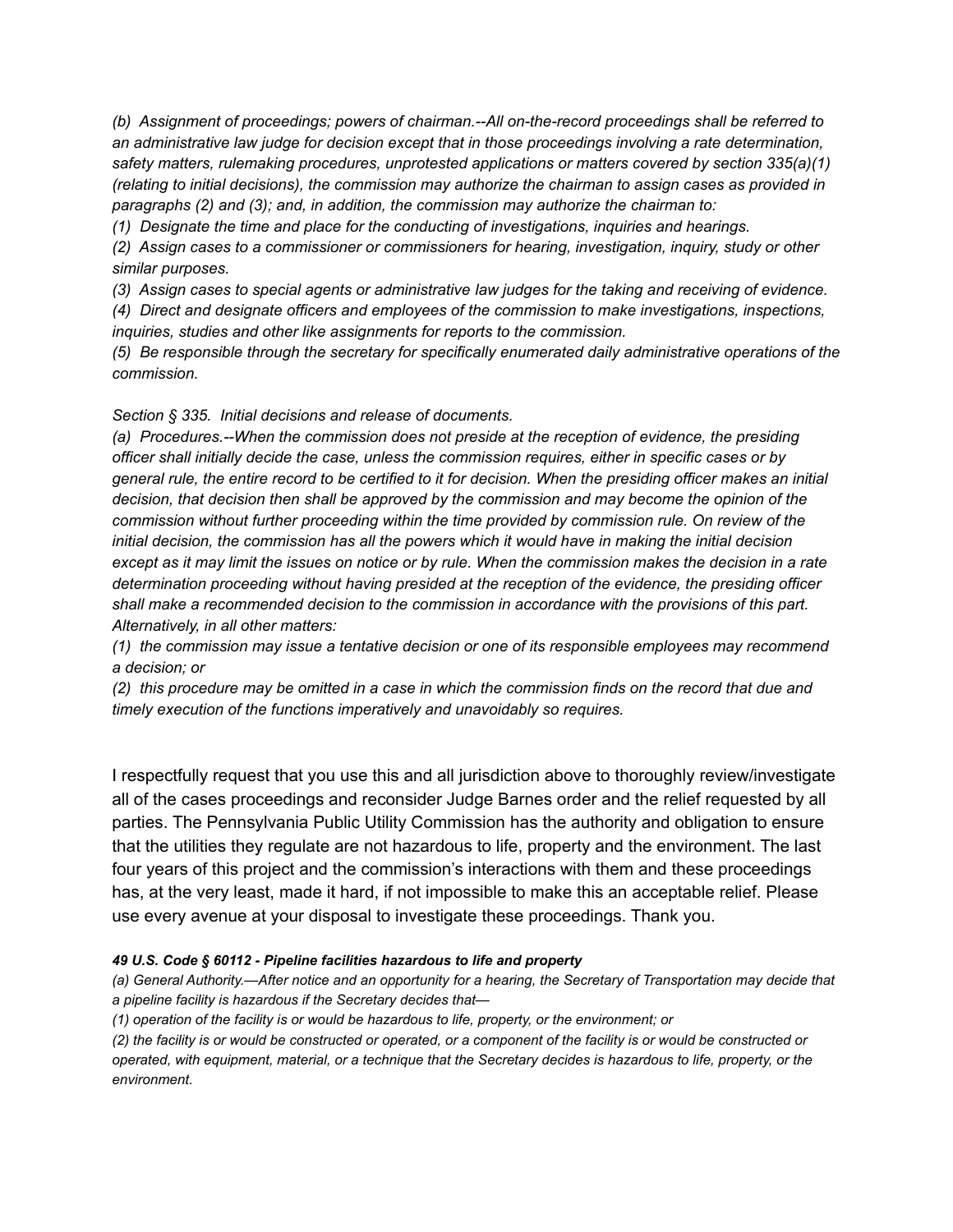Respectfully, Melissa DiBernardino

Thomas J. Sniscak, Esq [tjsniscak@hmslegal.com](mailto:tjsniscak@hmslegal.com)

Kevin J. McKeon [kjmckeon@hmslegal.com](mailto:kjmckeon@hmslegal.com)

Whitney E. Snyder [@hmslegal.com](mailto:wesnyder@hmslegal.com)

Robert D. Fox, Esq. Neil S. Witkes, Esp. Diana A. Silva, Esq. [rfox@mankogold.com](mailto:rfox@mankogold.com) [nwitkes@mankogold.com](mailto:nwitkes@mankogold.com) [dsilva@mankogold.com](mailto:dsilva@mankogold.com)

Michael Bomstein [mbomstein@gmail.com](mailto:mbomstein@gmail.com)

Anthony D. Kanagy, Esquire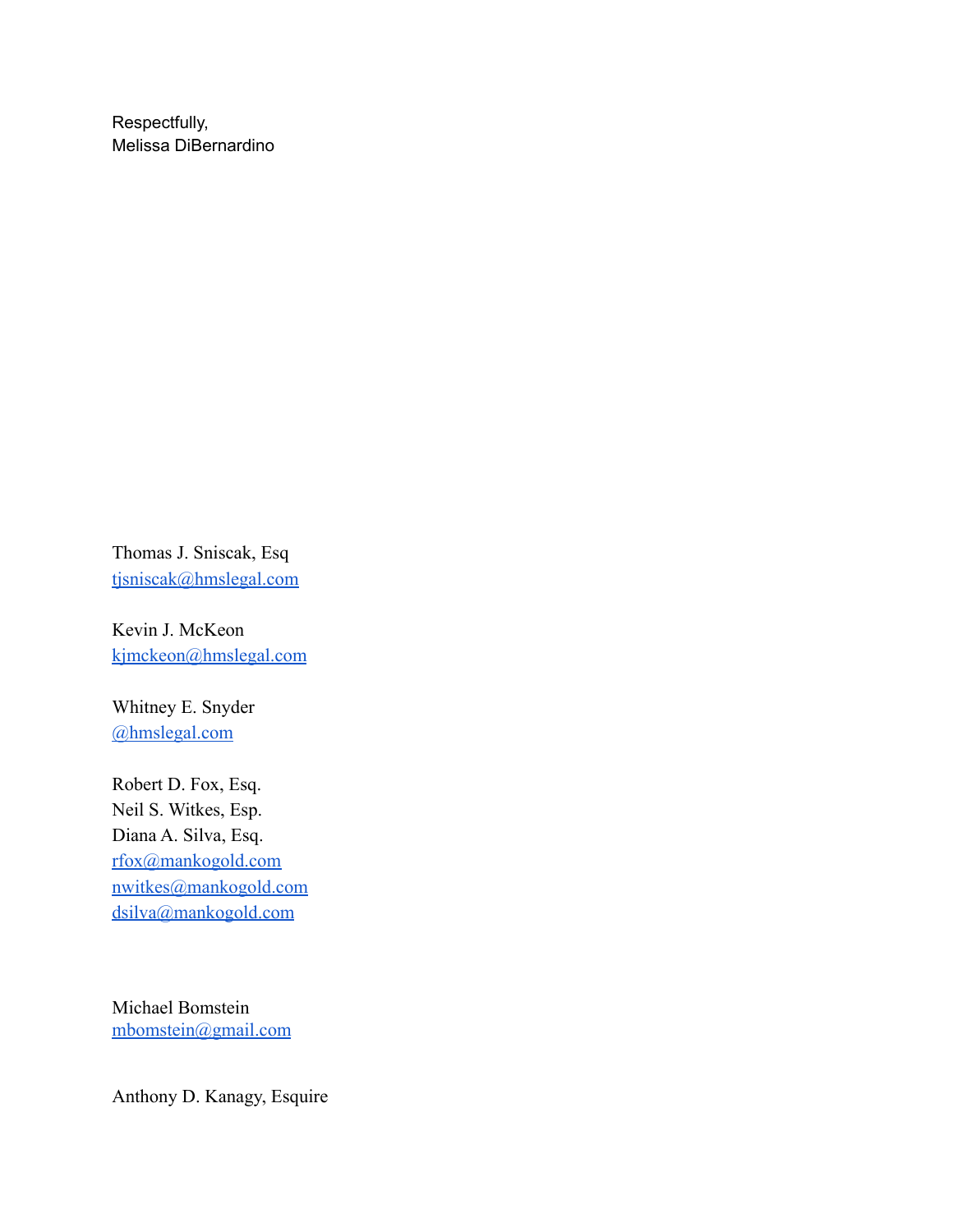Garrett P. Lent, Esquire [akanazy@postschell.com](mailto:akanazy@postschell.com) [glent@postschell.com](mailto:glent@postschell.com)

Rich Raiders, Esq. [rich@raiderslaw.com](mailto:rich@raiderslaw.com)

Vince M. Pompo, Esq. Guy. A. Donatelli, Esq Alex J. Baumler, Esq. [vpompo@lambmcerlane.com](mailto:vpompo@lambmcerlane.com) [Gdonatelli@lambmcerlane.com](mailto:Gdonatelli@lambmcerlane.com) [abaumler@lambmcerlane.com](mailto:abaumler@lambmcerlane.com)

Margaret A. Morris, Esq. [mmorris@regerlaw.com](mailto:mmorris@regerlaw.com)

Leah Rotenberg, Esq. [rotenberg@mcr-attorneys.com](mailto:rotenberg@mcr-attorneys.com)

Mark L. Freed [mlf@curtinheefner.com](mailto:mlf@curtinheefner.com)

James R. Flandreau [jflandreau@pfblaw.com](mailto:jflandreau@pfblaw.com)

David J. Brooman Richard Sokorai Mark R. Fischer [dbrooman@highswartz.com](mailto:dbrooman@highswartz.com) [rsokorai@highswartz.com](mailto:rsokorai@highswartz.com) [mfischer@highswartz.com](mailto:mfischer@highswartz.com)

Thomas Casey [tcaseylegal@gmail.com](mailto:tcaseylegal@gmail.com)

Josh Maxwell [jmaxwell@downingtown.org](mailto:jmaxwell@downingtown.org)

Laura Obenski